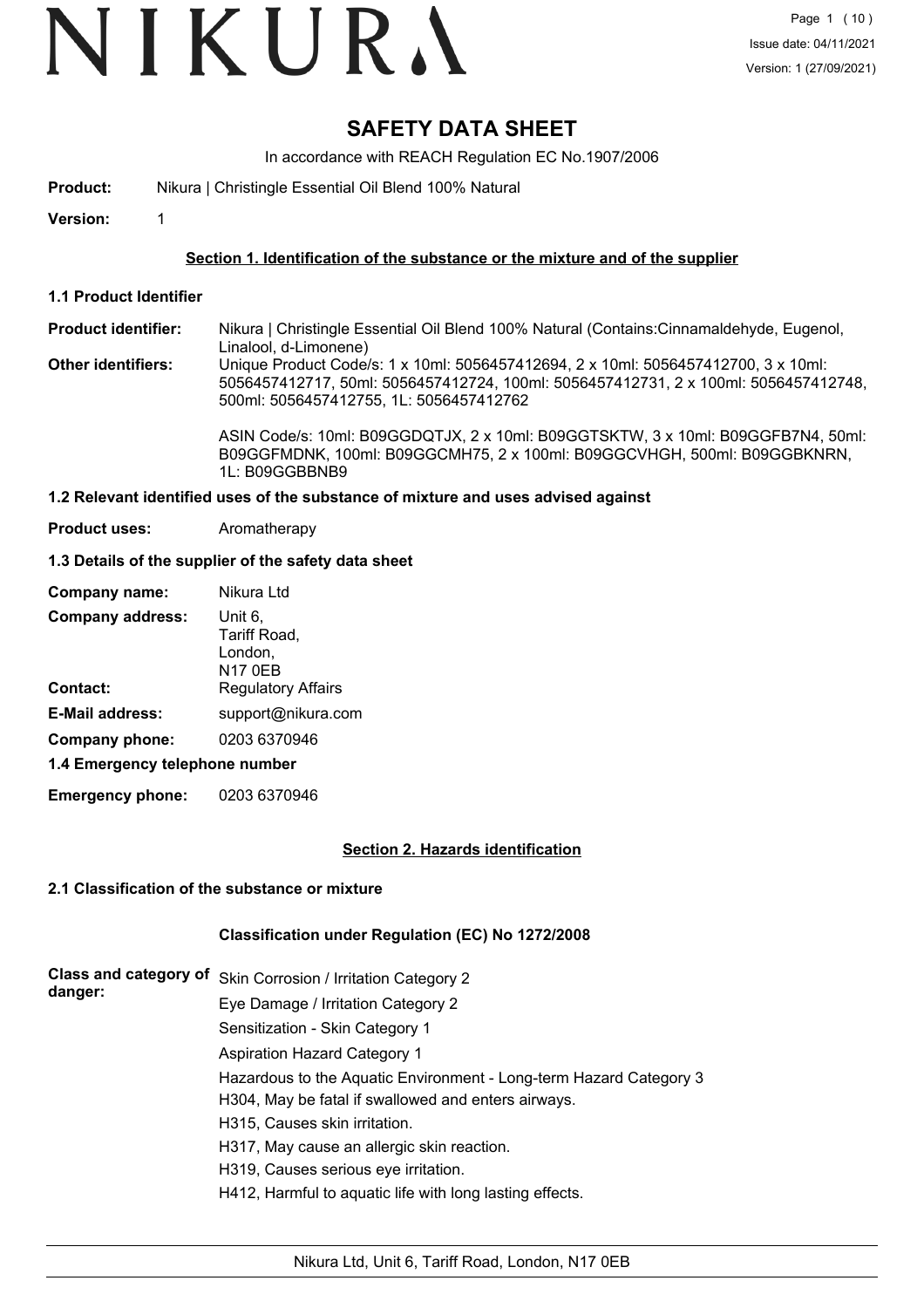## **SAFETY DATA SHEET**

In accordance with REACH Regulation EC No.1907/2006

- **Product:** Nikura | Christingle Essential Oil Blend 100% Natural
- **Version:** 1

**2.2 Label elements**

|                                     | <b>Classification under Regulation (EC) No 1272/2008</b>                                                                                                                                                                                                                                                                                                                                                                                                                                                                                                                                                                                                                                                                                                                                                                                                                                                                                                                                              |
|-------------------------------------|-------------------------------------------------------------------------------------------------------------------------------------------------------------------------------------------------------------------------------------------------------------------------------------------------------------------------------------------------------------------------------------------------------------------------------------------------------------------------------------------------------------------------------------------------------------------------------------------------------------------------------------------------------------------------------------------------------------------------------------------------------------------------------------------------------------------------------------------------------------------------------------------------------------------------------------------------------------------------------------------------------|
| Signal word:                        | Danger                                                                                                                                                                                                                                                                                                                                                                                                                                                                                                                                                                                                                                                                                                                                                                                                                                                                                                                                                                                                |
| <b>Hazard statements:</b>           | H304, May be fatal if swallowed and enters airways.<br>H315, Causes skin irritation.<br>H317, May cause an allergic skin reaction.<br>H319, Causes serious eye irritation.<br>H412, Harmful to aquatic life with long lasting effects.                                                                                                                                                                                                                                                                                                                                                                                                                                                                                                                                                                                                                                                                                                                                                                |
| Supplemental<br>Information:        | EUH208, Contains Carvone, Citral, Citronellal, Eucalyptol, Geraniol, Lauric aldehyde, Nerol,<br>alpha-Pinene, beta-Caryophyllene, delta-3-Carene, p-Mentha-1,8-dien-7-al. May produce an<br>allergic reaction.                                                                                                                                                                                                                                                                                                                                                                                                                                                                                                                                                                                                                                                                                                                                                                                        |
| <b>Precautionary</b><br>statements: | P261, Avoid breathing vapour or dust.<br>P264, Wash hands and other contacted skin thoroughly after handling.<br>P272, Contaminated work clothing should not be allowed out of the workplace.<br>P273, Avoid release to the environment.<br>P280, Wear protective gloves/eye protection/face protection.<br>P301/310, IF SWALLOWED: Immediately call a POISON CENTER or doctor/physician.<br>P302/352, IF ON SKIN: Wash with plenty of soap and water.<br>P305/351/338, IF IN EYES: Rinse cautiously with water for several minutes. Remove contact<br>lenses, if present and easy to do. Continue rinsing.<br>P331, Do not induce vomiting.<br>P333/313, If skin irritation or rash occurs: Get medical advice/attention.<br>P337/313, If eye irritation persists: Get medical advice/attention.<br>P362, Take off contaminated clothing and wash before reuse.<br>P405, Store locked up.<br>P501, Dispose of contents/container to approved disposal site, in accordance with local<br>regulations. |
| Pictograms:                         |                                                                                                                                                                                                                                                                                                                                                                                                                                                                                                                                                                                                                                                                                                                                                                                                                                                                                                                                                                                                       |

**2.3 Other hazards**

**Other hazards:** None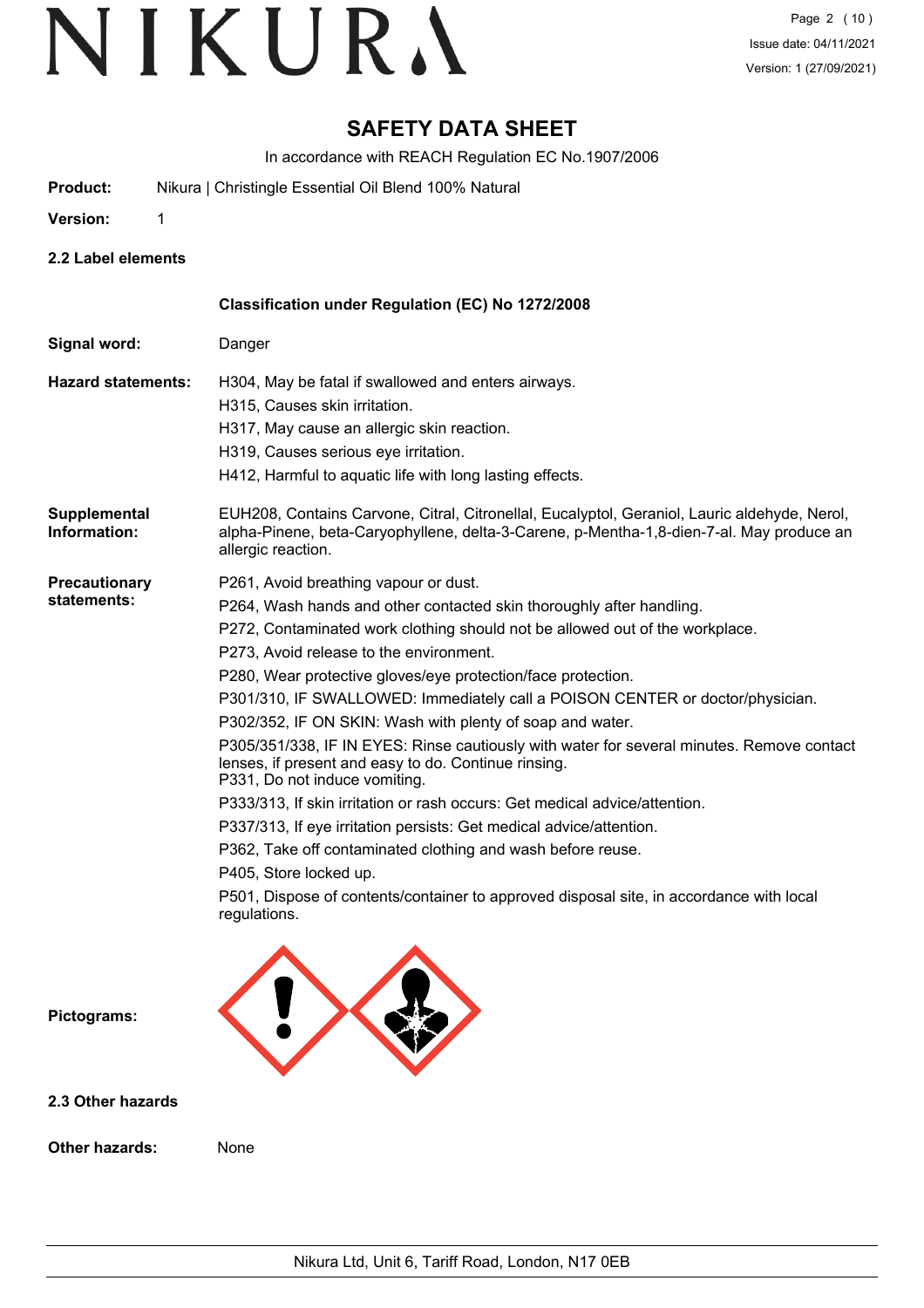## **SAFETY DATA SHEET**

In accordance with REACH Regulation EC No.1907/2006

**Product:** Nikura | Christingle Essential Oil Blend 100% Natural

**Version:** 1

## **Section 3. Composition / information on ingredients**

## **3.2 Mixtures**

#### **Contains:**

| <b>Name</b>            | <b>CAS</b> | <b>EC</b> | <b>REACH Registration</b><br>No. | %           | <b>Classification for</b><br>(CLP) 1272/2008                                                                                            |
|------------------------|------------|-----------|----------------------------------|-------------|-----------------------------------------------------------------------------------------------------------------------------------------|
| d-Limonene             | 5989-27-5  | 227-813-5 |                                  | 10-<20%     | Flam. Liq. 3-Skin Irrit.<br>2-Skin Sens. 1B-Asp.<br>Tox 1-Aquatic Acute 1-<br>Aquatic Chronic 3;<br>H226-H304-H315-<br>H317-H400-H412,- |
| Cinnamaldehyde         | 104-55-2   | 203-213-9 |                                  | 10-<20%     | Acute Tox. 4-Skin Irrit.<br>2-Eye Irrit. 2-Skin<br>Sens. 1A-Aquatic<br>Chronic 3;H312-H315-<br>H317-H319-H412,-                         |
| Eugenol                | 97-53-0    | 202-589-1 |                                  | 10-<20%     | Eye Irrit. 2-Skin Sens.<br>1B;H317-H319,-                                                                                               |
| Decanal                | 112-31-2   | 203-957-4 |                                  | 5-<10%      | Eye Irrit. 2-Aquatic<br>Chronic 3;H319-H412,-                                                                                           |
| Linalool               | 78-70-6    | 201-134-4 |                                  | 5-<10%      | Skin Irrit. 2-Eye Irrit. 2-<br>Skin Sens. 1B;H315-<br>H317-H319,-                                                                       |
| Octanal                | 124-13-0   | 204-683-8 |                                  | 1-<5%       | Flam. Liq. 3-Skin Irrit.<br>2-Eye Irrit. 2-Aquatic<br>Chronic 2;H226-H315-<br>H319-H411,-                                               |
| alpha-Terpineol        | 98-55-5    | 202-680-6 |                                  | 1-<5%       | Skin Irrit. 2-Eye Irrit. 2;<br>H315-H319.-                                                                                              |
| Citral                 | 5392-40-5  | 226-394-6 |                                  | 1-<5%       | Skin Irrit. 2-Eye Irrit. 2-<br>Skin Sens. 1; H315-<br>H317-H319,-                                                                       |
| Valencene              | 4630-07-3  | 225-047-6 |                                  | $1 - 5%$    | Asp. Tox 1; H304,-                                                                                                                      |
| beta-Caryophyllene     | 87-44-5    | 201-746-1 |                                  | 1-<5%       | Skin Sens. 1B-Asp.<br>Tox 1-Aquatic Chronic<br>4;H304-H317-H413,-                                                                       |
| Nonanal                | 124-19-6   | 204-688-5 |                                  | 1-<5%       | Aquatic Chronic 3;<br>H412,-                                                                                                            |
| 1-Octanol              | 111-87-5   | 203-917-6 |                                  | 1-<5%       | Eye Irrit. 2-Aquatic<br>Chronic 3;H319-H412,-                                                                                           |
| Citronellal            | 106-23-0   | 203-376-6 |                                  | 1-<5%       | Skin Irrit. 2-Eye Irrit. 2-<br>Skin Sens. 1B;H315-<br>H317-H319,-                                                                       |
| p-Mentha-1,8-dien-7-al | 2111-75-3  | 218-302-8 |                                  | $0.1 - 1\%$ | Skin Sens. 1B;H317,-                                                                                                                    |
| Lauric aldehyde        | 112-54-9   | 203-983-6 |                                  | $0.1 - 1\%$ | Skin Irrit. 2-Eye Irrit. 2-<br>Skin Sens. 1B; H315-<br>H317-H319,-                                                                      |
| Nerol                  | 106-25-2   | 203-378-7 |                                  | $0.1 - 1\%$ | Skin Irrit. 2-Eye Irrit. 2-<br>Skin Sens. 1B;H315-<br>H317-H319,-                                                                       |
| Geraniol               | 106-24-1   | 203-377-1 |                                  | $0.1 - 1\%$ | Skin Irrit. 2-Eye Dam.<br>1-Skin Sens. 1; H315-<br>H317-H318,-                                                                          |
| Carvone                | 99-49-0    | 202-759-5 |                                  | $0.1 - 1\%$ | Skin Sens. 1B;H317,-                                                                                                                    |
| Myrcene                | 123-35-3   | 204-622-5 |                                  | $0.1 - 1\%$ | Flam. Liq. 3-Skin Irrit.<br>2-Eye Irrit. 2-Asp. Tox<br>1-Aquatic Acute 1-<br>Aquatic Chronic 2;<br>H226-H304-H315-<br>H319-H400-H411,-  |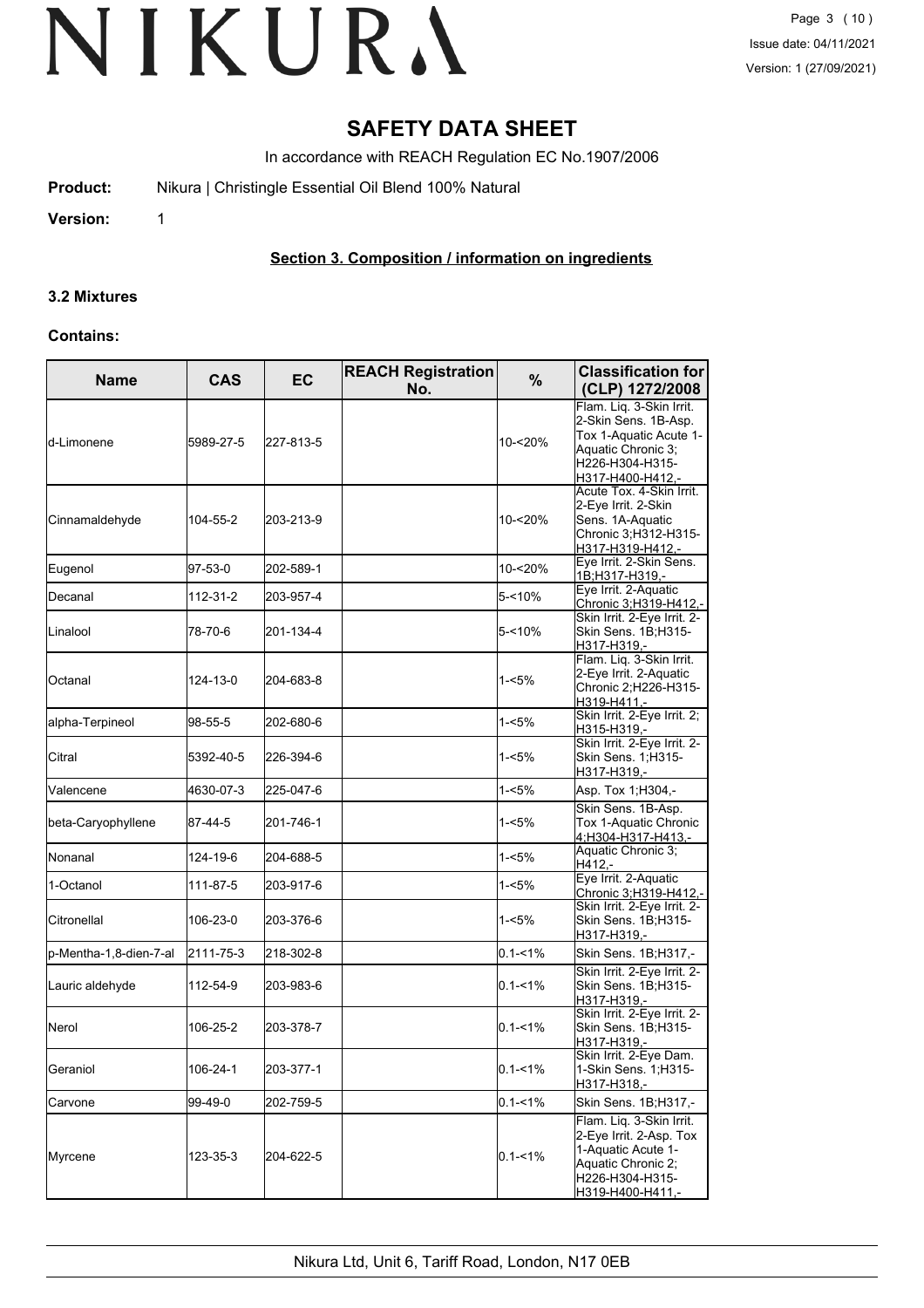## **SAFETY DATA SHEET**

In accordance with REACH Regulation EC No.1907/2006

**Product:** Nikura | Christingle Essential Oil Blend 100% Natural

#### **Version:** 1

| alpha-Pinene            | 80-56-8    | 201-291-9  | $0.1 - 1\%$ | Flam. Lig. 3-Acute Tox.<br>l4-Skin Irrit. 2-Skin<br>Sens. 1B-Asp. Tox 1-<br>Aquatic Acute 1-<br>Aquatic Chronic 1;<br>lH226-H302-H304-<br>H315-H317-H410.- |
|-------------------------|------------|------------|-------------|------------------------------------------------------------------------------------------------------------------------------------------------------------|
| Eucalyptol              | 470-82-6   | 1207-431-5 | $0.1 - 1%$  | Flam. Liq. 3-Skin Sens.<br>1B:H226-H317.-                                                                                                                  |
| <b>I</b> delta-3-Carene | 13466-78-9 | 236-719-3  | $0.1 - 1\%$ | Flam. Lig. 3-Acute Tox.<br>4-Skin Irrit. 2-Skin<br>Sens. 1-Asp. Tox 1-<br>Aquatic Chronic 2;<br>H226-H304-H315-<br>H317-H332-H411.-                        |
| p-Cymene                | 99-87-6    | 202-796-7  | $0.1 - 1\%$ | Flam. Liq. 3-Repr. 2-<br>Asp. Tox 1-Aquatic<br>Chronic 2:H226-H304-<br>H361-H411.-                                                                         |

## **Substances with Community workplace exposure limits:**

Not Applicable

## **Substances that are persistent, bioaccumulative and toxic or very persistent and very bioaccumulative, greater than 0.1%:**

Not Applicable

## **Section 4. First-aid measures**

## **4.1 Description of first aid measures**

| Inhalation:           | Remove from exposure site to fresh air, keep at rest, and obtain medical attention.                                                 |
|-----------------------|-------------------------------------------------------------------------------------------------------------------------------------|
| Eye exposure:         | IF IN EYES: Rinse cautiously with water for several minutes. Remove contact lenses, if present<br>and easy to do. Continue rinsing. |
| <b>Skin exposure:</b> | IF ON SKIN: Wash with plenty of soap and water.                                                                                     |

**Ingestion:** IF SWALLOWED: Immediately call a POISON CENTER or doctor/physician.

## **4.2 Most important symptoms and effects, both acute and delayed**

May be fatal if swallowed and enters airways.

Causes skin irritation.

May cause an allergic skin reaction.

Causes serious eye irritation.

## **4.3 Indication of any immediate medical attention and special treatment needed**

None expected, see Section 4.1 for further information.

## **SECTION 5: Firefighting measures**

## **5.1 Extinguishing media**

Suitable media: Carbon dioxide, Dry chemical, Foam.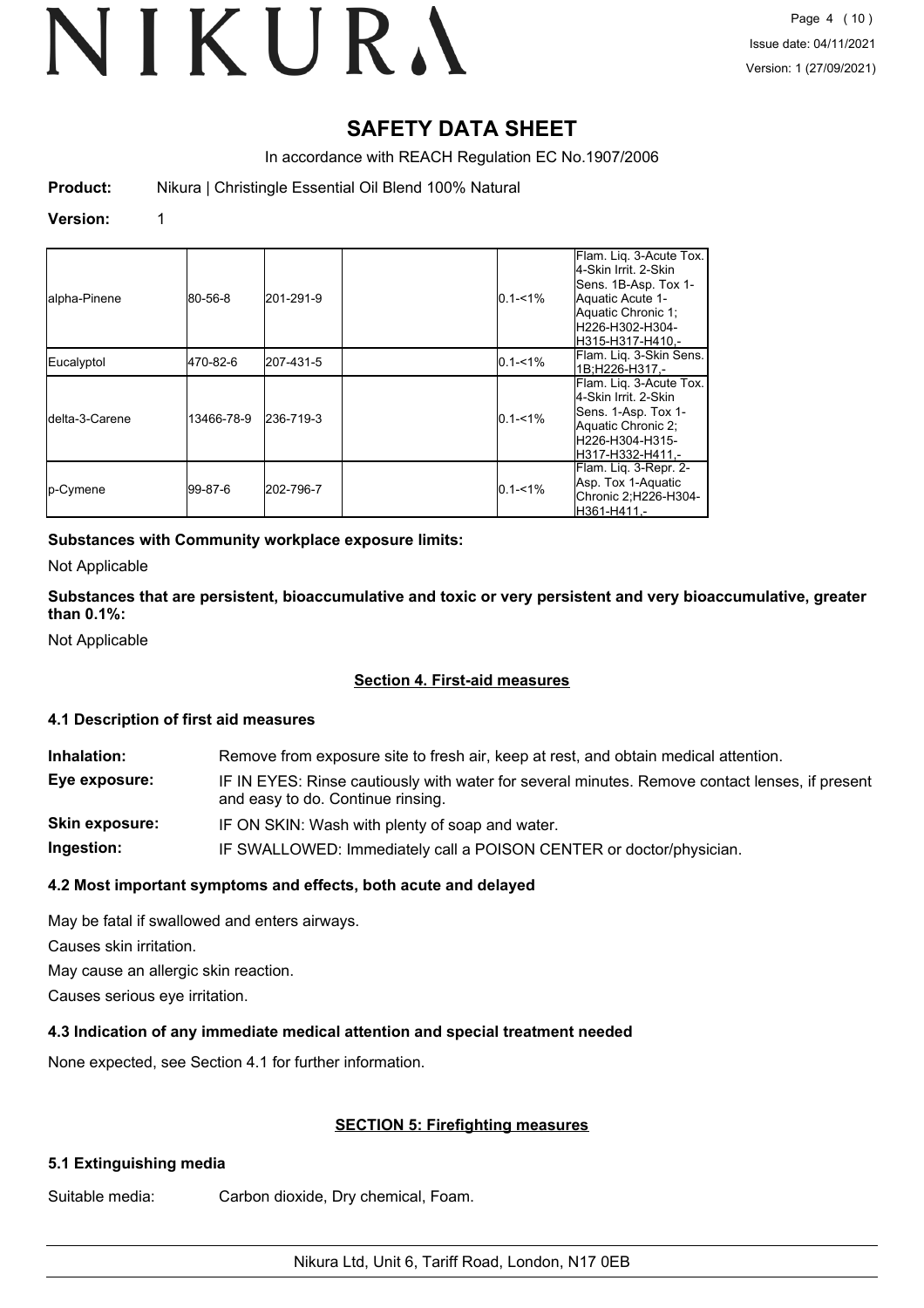## **SAFETY DATA SHEET**

In accordance with REACH Regulation EC No.1907/2006

**Product:** Nikura | Christingle Essential Oil Blend 100% Natural

**Version:** 1

## **5.2 Special hazards arising from the substance or mixture**

In case of fire, may be liberated: Carbon monoxide, Unidentified organic compounds.

## **5.3 Advice for fire fighters:**

In case of insufficient ventilation, wear suitable respiratory equipment.

## **Section 6. Accidental release measures**

## **6.1 Personal precautions, protective equipment and emergency procedures:**

Avoid inhalation. Avoid contact with skin and eyes. See protective measures under Section 7 and 8.

## **6.2 Environmental precautions:**

Keep away from drains, surface and ground water, and soil.

## **6.3 Methods and material for containment and cleaning up:**

Remove ignition sources. Provide adequate ventilation. Avoid excessive inhalation of vapours. Contain spillage immediately by use of sand or inert powder. Dispose of according to local regulations.

#### **6.4 Reference to other sections:**

Also refer to sections 8 and 13.

## **Section 7. Handling and storage**

## **7.1 Precautions for safe handling:**

Keep away from heat, sparks, open flames and hot surfaces. - No smoking. Use personal protective equipment as required. Use in accordance with good manufacturing and industrial hygiene practices. Use in areas with adequate ventilation Do not eat, drink or smoke when using this product.

## **7.2 Conditions for safe storage, including any incompatibilities:**

Store in a well-ventilated place. Keep container tightly closed. Keep cool. Ground/bond container and receiving equipment. Use explosion-proof electrical, ventilating and lighting equipment. Use only non-sparking tools. Take precautionary measures against static discharge.

## **7.3 Specific end use(s):**

Aromatherapy: Use in accordance with good manufacturing and industrial hygiene practices.

## **Section 8. Exposure controls/personal protection**

## **8.1 Control parameters**

Workplace exposure limits: Not Applicable

Nikura Ltd, Unit 6, Tariff Road, London, N17 0EB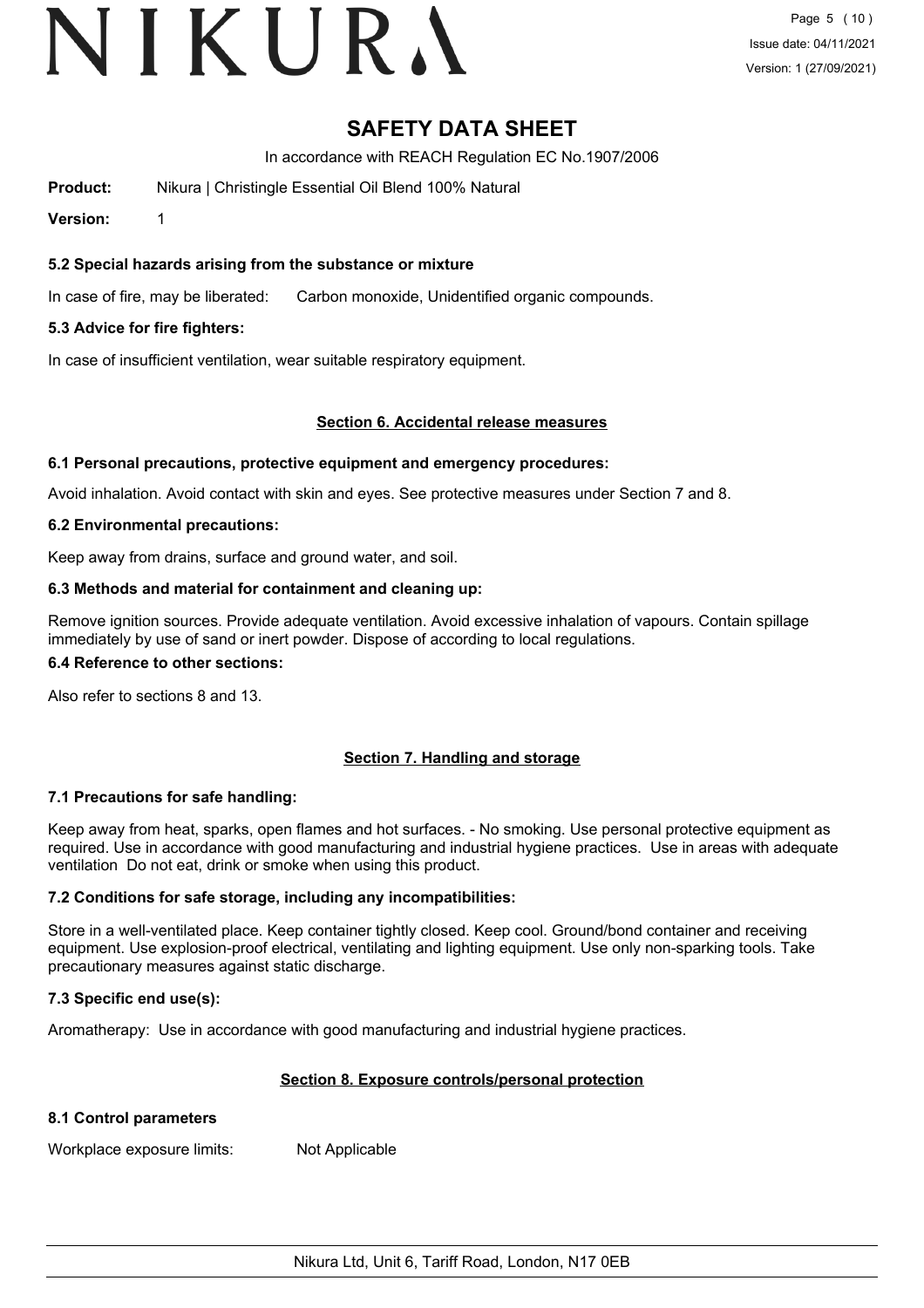## **SAFETY DATA SHEET**

In accordance with REACH Regulation EC No.1907/2006

**Product:** Nikura | Christingle Essential Oil Blend 100% Natural

**Version:** 1

## **8.2 Exposure Controls**

#### **Eye / Skin Protection**

Wear protective gloves/eye protection/face protection

## **Respiratory Protection**

Under normal conditions of use and where adequate ventilation is available to prevent build up of excessive vapour, this material should not require special engineering controls. However, in conditions of high or prolonged use, or high temperature or other conditions which increase exposure, the following engineering controls can be used to minimise exposure to personnel: a) Increase ventilation of the area with local exhaust ventilation. b) Personnel can use an approved, appropriately fitted respirator with organic vapour cartridge or canisters and particulate filters. c) Use closed systems for transferring and processing this material.

Also refer to Sections 2 and 7.

## **Section 9. Physical and chemical properties**

#### **9.1 Information on basic physical and chemical properties**

| Appearance:                                   | Not determined                               |
|-----------------------------------------------|----------------------------------------------|
| Odour:                                        | Not determined                               |
| <b>Odour threshold:</b>                       | Not determined                               |
| pH:                                           | Not determined                               |
| Melting point / freezing point:               | Not determined                               |
| Initial boiling point / range:                | Not determined                               |
| Flash point:                                  | 71 °C                                        |
| <b>Evaporation rate:</b>                      | Not determined                               |
| Flammability (solid, gas):                    | Not determined                               |
| Upper/lower flammability or explosive limits: | Product does not present an explosion hazard |
| Vapour pressure:                              | Not determined                               |
| Vapour density:                               | Not determined                               |
| <b>Relative density:</b>                      | Not determined                               |
| Solubility(ies):                              | Insoluble in water.                          |
| Partition coefficient: n-octanol/water:       | Not determined                               |
| Auto-ignition temperature:                    | Not determined                               |
| <b>Decomposition temperature:</b>             | Not determined                               |
| <b>Viscosity:</b>                             | Not determined                               |
| <b>Explosive properties:</b>                  | Not expected                                 |
| <b>Oxidising properties:</b>                  | Not expected                                 |
| 9.2 Other information:                        | None available                               |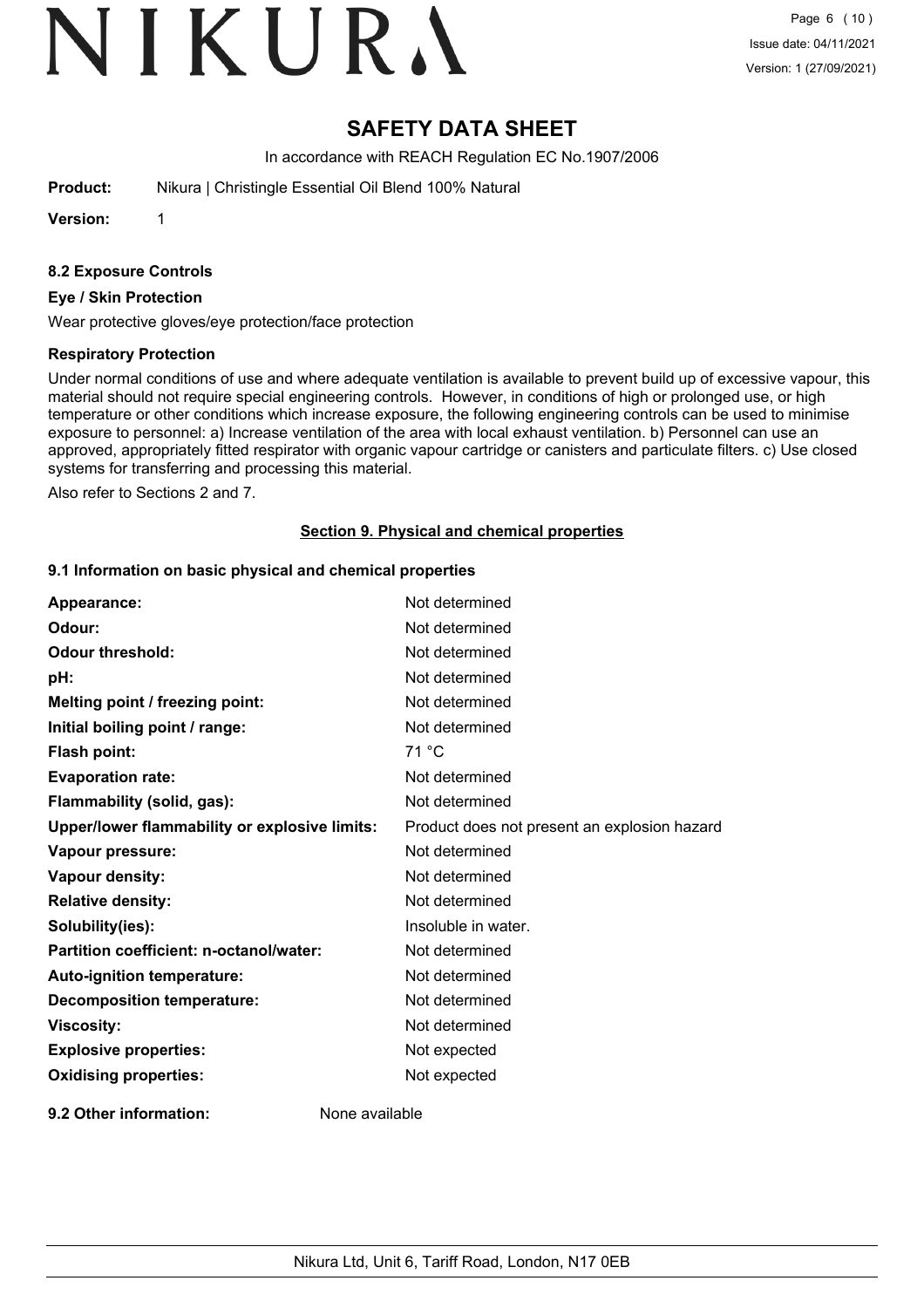# **SAFETY DATA SHEET**

In accordance with REACH Regulation EC No.1907/2006

**Product:** Nikura | Christingle Essential Oil Blend 100% Natural

**Version:** 1

## **Section 10. Stability and reactivity**

## **10.1 Reactivity:**

Presents no significant reactivity hazard, by itself or in contact with water.

## **10.2 Chemical stability:**

Good stability under normal storage conditions.

## **10.3 Possibility of hazardous reactions:**

Not expected under normal conditions of use.

**10.4 Conditions to avoid:**

Avoid extreme heat.

## **10.5 Incompatible materials:**

Avoid contact with strong acids, alkalis or oxidising agents.

## **10.6 Hazardous decomposition products:**

Not expected.

## **Section 11. Toxicological information**

## **11.1 Information on toxicological effects**

This mixture has not been tested as a whole for health effects. The health effects have been calculated using the methods outlined in Regulation (EC) No 1272/2008 (CLP).

| <b>Acute Toxicity:</b>                    | Based on available data the classification criteria are not met. |
|-------------------------------------------|------------------------------------------------------------------|
| <b>Acute Toxicity Oral</b>                | >5000                                                            |
| <b>Acute Toxicity Dermal</b>              | >5000                                                            |
| <b>Acute Toxicity Inhalation</b>          | Not Available                                                    |
| <b>Skin corrosion/irritation:</b>         | Skin Corrosion / Irritation Category 2                           |
| Serious eye damage/irritation:            | Eye Damage / Irritation Category 2                               |
| <b>Respiratory or skin sensitisation:</b> | Sensitization - Skin Category 1                                  |
| Germ cell mutagenicity:                   | Based on available data the classification criteria are not met. |
| Carcinogenicity:                          | Based on available data the classification criteria are not met. |
| <b>Reproductive toxicity:</b>             | Based on available data the classification criteria are not met. |
| <b>STOT-single exposure:</b>              | Based on available data the classification criteria are not met. |
| <b>STOT-repeated exposure:</b>            | Based on available data the classification criteria are not met. |
| <b>Aspiration hazard:</b>                 | <b>Aspiration Hazard Category 1</b>                              |

## **Information about hazardous ingredients in the mixture**

| Ingredient     | <b>CAS</b> | EC                | <b>LD50/ATE Oral</b> | LD50/ATE<br>Dermal | <b>LC50/ATE</b><br><b>Inhalation</b> | <b>LC50</b><br>Route     |
|----------------|------------|-------------------|----------------------|--------------------|--------------------------------------|--------------------------|
| Cinnamaldehyde | 104-55-2   | $ 203 - 213 - 9 $ | 2200                 | 1100               | Not available                        | <b>Not</b><br>lavailable |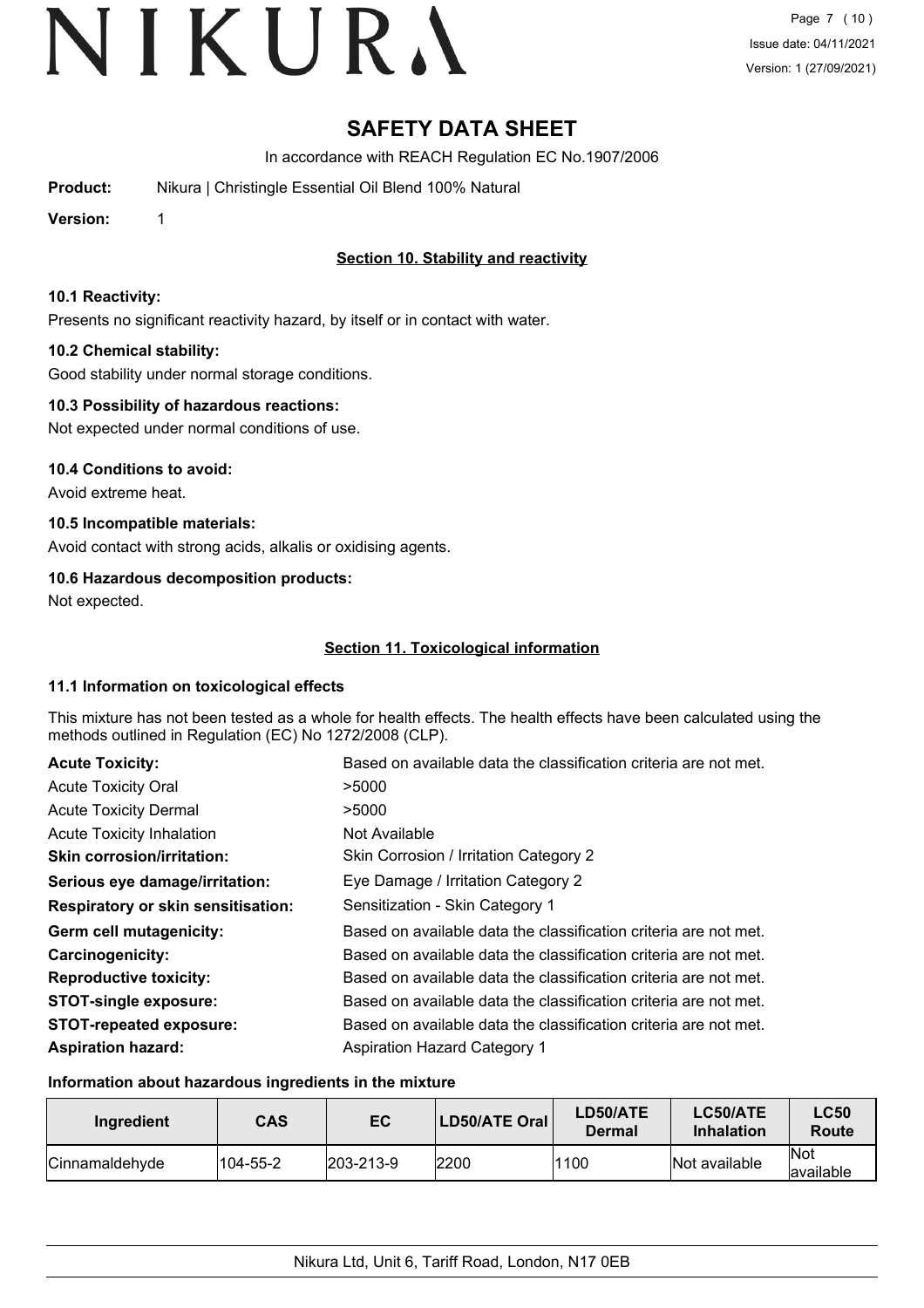# **SAFETY DATA SHEET**

In accordance with REACH Regulation EC No.1907/2006

**Product:** Nikura | Christingle Essential Oil Blend 100% Natural

**Version:** 1

Refer to Sections 2 and 3 for additional information.

## **Section 12. Ecological information**

## **12.1 Toxicity:**

Harmful to aquatic life with long lasting effects.

- **12.2 Persistence and degradability:** Not available
- **12.3 Bioaccumulative potential:** Not available
- **12.4 Mobility in soil:** Not available

**12.5 Results of PBT and vPvB assessment:**

This substance does not meet the PBT/vPvB criteria of REACH, annex XIII.

**12.6 Other adverse effects:** Not available

## **Section 13. Disposal considerations**

## **13.1 Waste treatment methods:**

Dispose of in accordance with local regulations. Avoid disposing into drainage systems and into the environment. Empty containers should be taken to an approved waste handling site for recycling or disposal.

## **Section 14. Transport information**

| 14.1 UN number:                    | Not classified                                                                 |
|------------------------------------|--------------------------------------------------------------------------------|
| 14.2 UN Proper Shipping Name:      | ۰                                                                              |
| 14.3 Transport hazard class(es):   | Not classified                                                                 |
| <b>Sub Risk:</b>                   | Not classified                                                                 |
| 14.4. Packing Group:               | Not classified                                                                 |
| 14.5 Environmental hazards:        | Not environmentally hazardous for transport                                    |
| 14.6 Special precautions for user: | None additional                                                                |
|                                    | 14.7 Transport in bulk according to Annoy II of MADDOI 72/78 and the IBC Code: |

**14.7 Transport in bulk according to Annex II of MARPOL73/78 and the IBC Code:**

Not classified

## **Section 15. Regulatory information**

## **15.1 Safety, health and environmental regulations/legislation specific for the substance or mixture** None additional

## **15.2 Chemical Safety Assessment**

A Chemical Safety Assessment has not been carried out for this product.

## **Section 16. Other information**

| <b>Concentration % Limits:</b>  | EH C3=22.98% EH C4=59.57% SCI 2=23.40% EDI 2=19.13% SS 1=0.<br>90744102% AH 1=45.34% |
|---------------------------------|--------------------------------------------------------------------------------------|
| <b>Total Fractional Values:</b> | EH C3=4.35 EH C4=1.68 SCI 2=4.27 EDI 2=5.23 SS 1=110.20 AH 1=2.21                    |

Nikura Ltd, Unit 6, Tariff Road, London, N17 0EB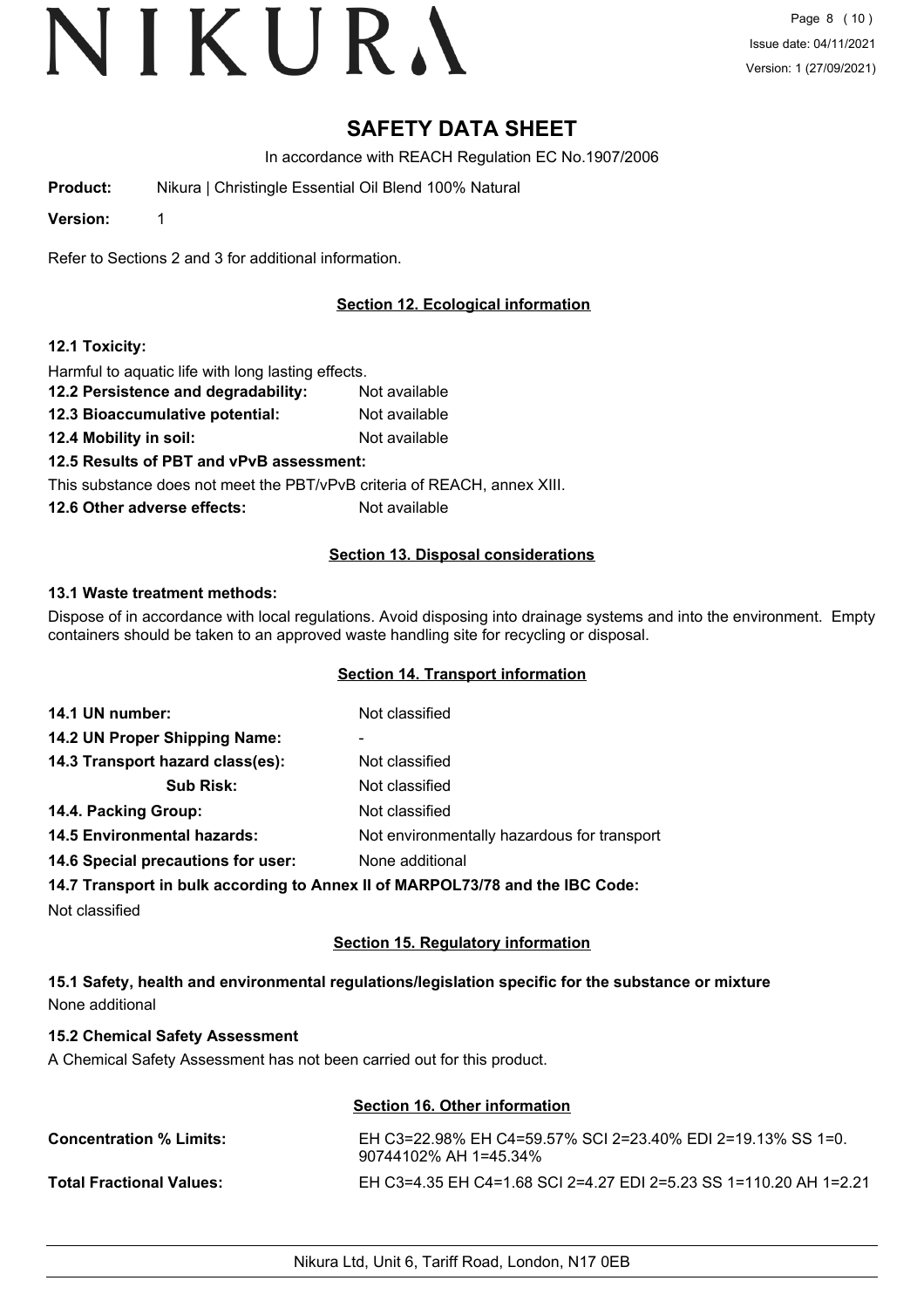# **SAFETY DATA SHEET**

In accordance with REACH Regulation EC No.1907/2006

**Product:** Nikura | Christingle Essential Oil Blend 100% Natural

**Version:** 1

## **Key to revisions:**

Not applicable

#### **Key to abbreviations:**

| <b>Abbreviation</b> | <b>Meaning</b>                                                            |
|---------------------|---------------------------------------------------------------------------|
| Acute Tox. 4        | Acute Toxicity - Dermal Category 4                                        |
| Acute Tox. 4        | Acute Toxicity - Oral Category 4                                          |
| Acute Tox. 4        | Acute Toxicity - Inhalation Category 4                                    |
| Aquatic Acute 1     | Hazardous to the Aquatic Environment - Acute Hazard Category 1            |
| Aquatic Chronic 1   | Hazardous to the Aquatic Environment - Long-term Hazard Category 1        |
| Aquatic Chronic 2   | Hazardous to the Aquatic Environment - Long-term Hazard Category 2        |
| Aquatic Chronic 3   | Hazardous to the Aquatic Environment - Long-term Hazard Category 3        |
| Aquatic Chronic 4   | Hazardous to the Aquatic Environment - Long-term Hazard Category 4        |
| Asp. Tox 1          | Aspiration Hazard Category 1                                              |
| Eye Dam. 1          | Eye Damage / Irritation Category 1                                        |
| Eye Irrit. 2        | Eye Damage / Irritation Category 2                                        |
| Flam. Liq. 3        | Flammable Liquid, Hazard Category 3                                       |
| H <sub>226</sub>    | Flammable liquid and vapour.                                              |
| H302                | Harmful if swallowed.                                                     |
| H304                | May be fatal if swallowed and enters airways.                             |
| H312                | Harmful in contact with skin.                                             |
| H315                | Causes skin irritation.                                                   |
| H317                | May cause an allergic skin reaction.                                      |
| H318                | Causes serious eye damage.                                                |
| H319                | Causes serious eye irritation.                                            |
| H332                | Harmful if inhaled.                                                       |
| H361                | Suspected of damaging fertility or the unborn child (exposure route).     |
| H400                | Very toxic to aquatic life.                                               |
| H410                | Very toxic to aquatic life with long lasting effects.                     |
| H411                | Toxic to aquatic life with long lasting effects.                          |
| H412                | Harmful to aquatic life with long lasting effects.                        |
| H413                | May cause long lasting harmful effects to aquatic life.                   |
| P <sub>202</sub>    | Do not handle until all safety precautions have been read and understood. |
| P210                | Keep away from heat, sparks, open flames and hot surfaces. - No smoking.  |
| P233                | Keep container tightly closed.                                            |
| P240                | Ground/bond container and receiving equipment.                            |
| P241                | Use explosion-proof electrical, ventilating and lighting equipment.       |
| P242                | Use only non-sparking tools.                                              |
| P243                | Take precautionary measures against static discharge.                     |
| P261                | Avoid breathing vapour or dust.                                           |
| P <sub>264</sub>    | Wash hands and other contacted skin thoroughly after handling.            |